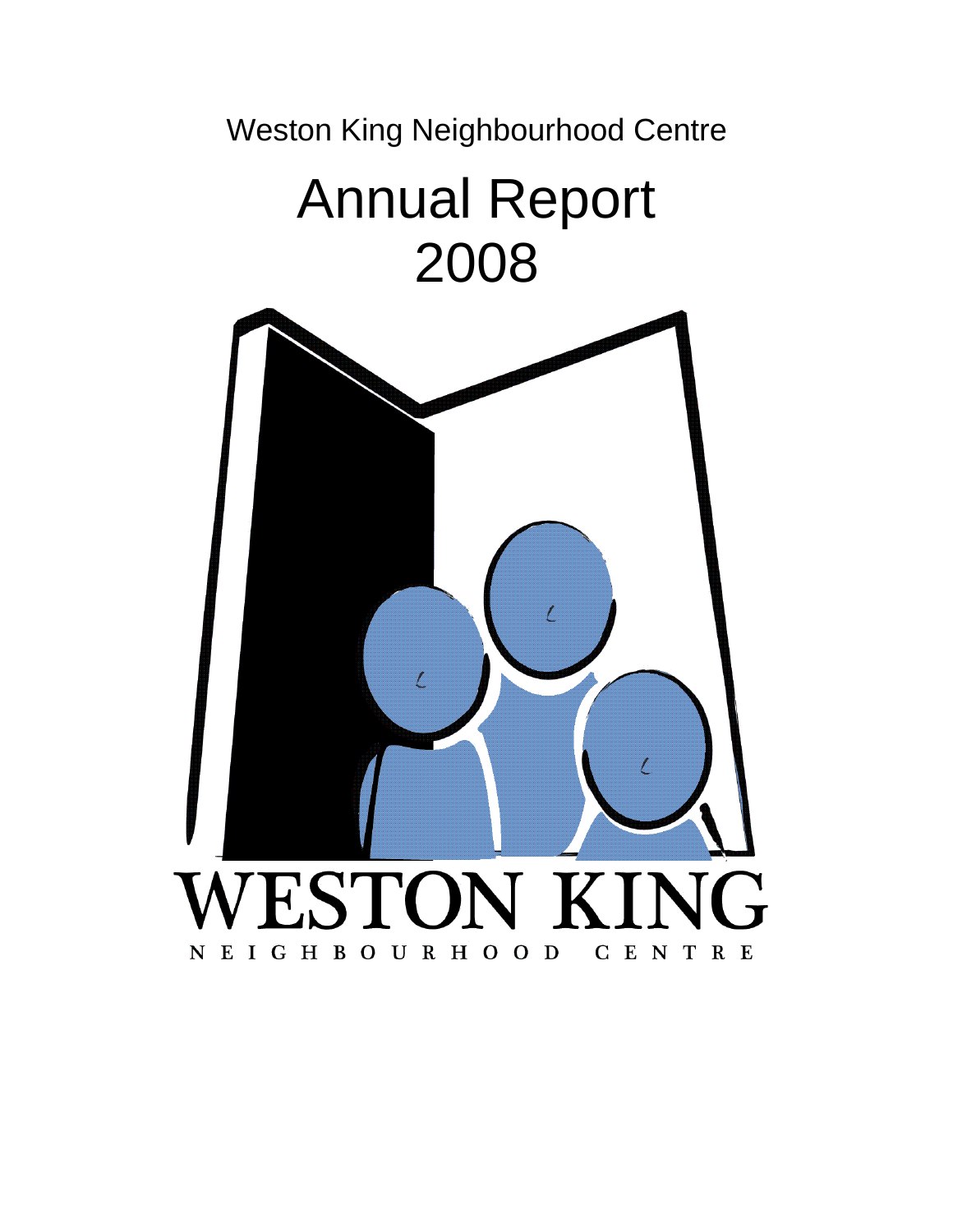

# Table of Contents

| 2.0 |  |
|-----|--|
| 3.0 |  |
| 4.0 |  |
| 5.0 |  |
|     |  |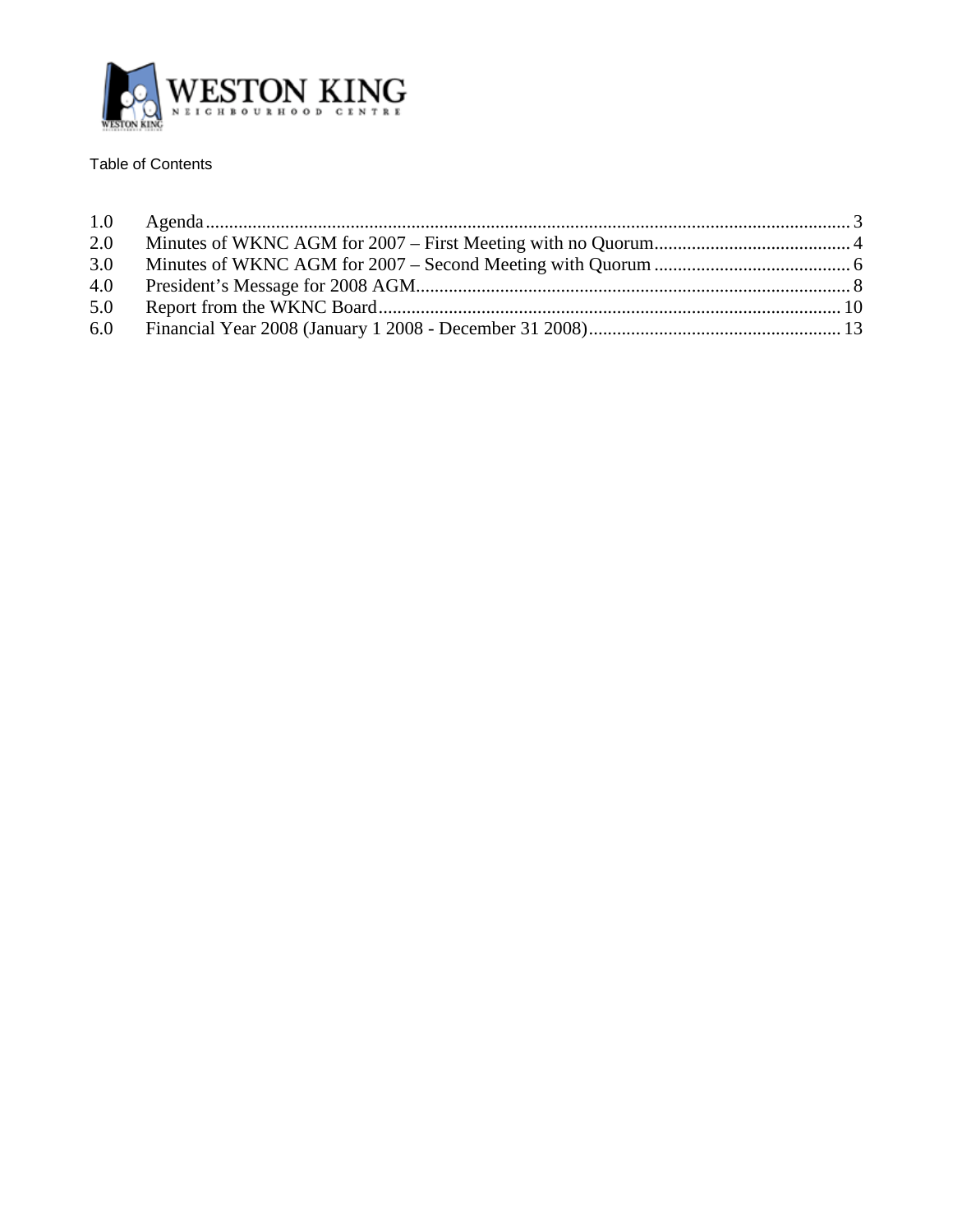

- <span id="page-2-0"></span>1.0 Agenda
- Date: Tuesday, April 28, 2008

Time: 7:00 p.m.

- Place Central United Church Basement
- 1.0 Opening and Welcome by Chair of Board, Robert Nobel (1 Min)
- 2.0 Meeting Properly Constituted (1 Min)
- 3.0 Approval of Agenda (4 Min)
- 4.0 Approval of Minutes of Annual General Meeting for Fiscal 2007 (3 Min)
- 5.0 President's Report on Activities of Corporation (1000 Min)
- 6.0 Review of Financial Statements
	- 6.1 Fiscal Year 2008 (10 min)<br>6.2 Appointment of Auditor for
	- Appointment of Auditor for the next Fiscal Year. (3 Min)
- 7.0 Approval of Acts of Board of Directors (3 Min)
- 8.0 Election of Board<br>8.1 WKNC M
	- WKNC Members identifying as United Church Members (5 Min)
		- 8.1.1 Presentation of Nomination Committee
		- 8.1.2 Listing of members who previously indicated their desire to be Board members.<br>8.1.3 Acceptance of names from the Floor.
		- Acceptance of names from the Floor.
		- 8.1.4 Presentation of Candidates
		- 8.1.5 Election of Board Members
	- 8.2 WKNC Members not Identifying as United Church Members (10 Min)
		- 8.2.1 Listing of members who previously indicated their desire to be Board members.<br>8.2.2 Acceptance of names from the Floor.
		- 8.2.2 Acceptance of names from the Floor.<br>8.2.3 Presentation of Candidates
		- Presentation of Candidates
		- 8.2.4 Election of Board Members

(50 minutes)

- 9.0 Other Business
- 10.0 Call meeting for Newly Elected Board of Directors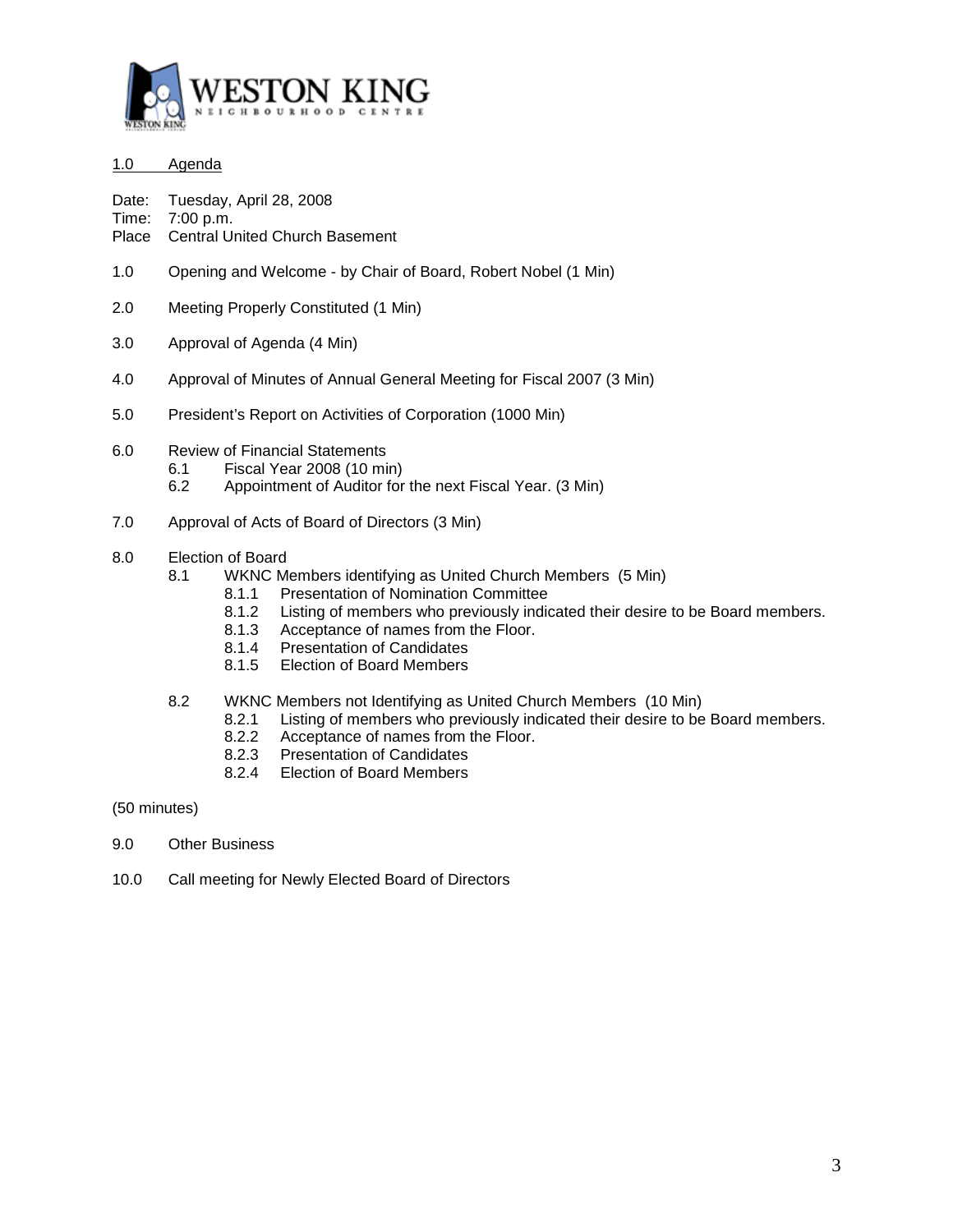

#### <span id="page-3-0"></span>2.0 Minutes of WKNC AGM for 2007 – First Meeting with no Quorum

# **WESTON KING NEIGHBOURHOOD CENTRE 2007 ANNUAL GENERAL MEETING HELD TUESDAY MAY 13, 2008, 7:00 p.m. 2017 WESTON ROAD, WESTON ONTARIO M9N 1X2**

Members and guests received a copy of the Annual Report 2007, an Agenda for the meeting and a voting slip (voting members only) when they signed in at the door.

## 1. **Opening and Welcome:**

The President of the Board, Lang Moffat brought the meeting to order at 7:20. He announced that there were not sufficient people present to create a quorum. (3 short) Present were eight guests, six board members, two staff, one peer worker and 11 members (total 17 of 46 members)

# 2. **Introductions:**

The President introduced Greg Passerella, who acted as chair for the meeting, Debbie Camilo, City Councillor Frances Nunziata's office and Linda Brown, Chair of Central United Church Council.

# 3. **Appointment of Secretary for the Meeting:**

*Barbara Bisgrove, the 2008 secretary to the Board, volunteered to take the minutes of the meeting. This was acceptable to the members.*

## 4. **Approval of the Agenda:**

*Linda Brown moved, seconded by Sylvia Keyes that the Agenda be approved.*

## 5. **Approval of the Minutes:**

There were no questions regarding the minutes; however without a quorum they could not be accepted

## 6. **President's Report:**

Lang Moffat, the President, presented his address (to be documented) He mentioned it had been a challenging year from which he felt the organization had emerged wiser, stronger and more committed.

He said he was optimistic about the future because of the people associated with the organization who care about the community, the participants who inspired people, the dedicated frontline workers – Crystal, Ken and John – and the peer workers - Kelly, Richard and Christine - the Board members who as volunteers offer invaluable contributions, and the partners and funders.

Lang said he felt the Board of Directors had had a tough year with cut backs in funding resulting in having no senior staff to offer oversight. This led to the formation of the three person operational committee. During 2007 there has been a complete turn over of staff. He noted there is a high degree of cooperation between staff and Board.

He thanked Robert for the work involved in obtaining funding from Ontario Trillium Foundation and noted the ongoing efforts to get new funding.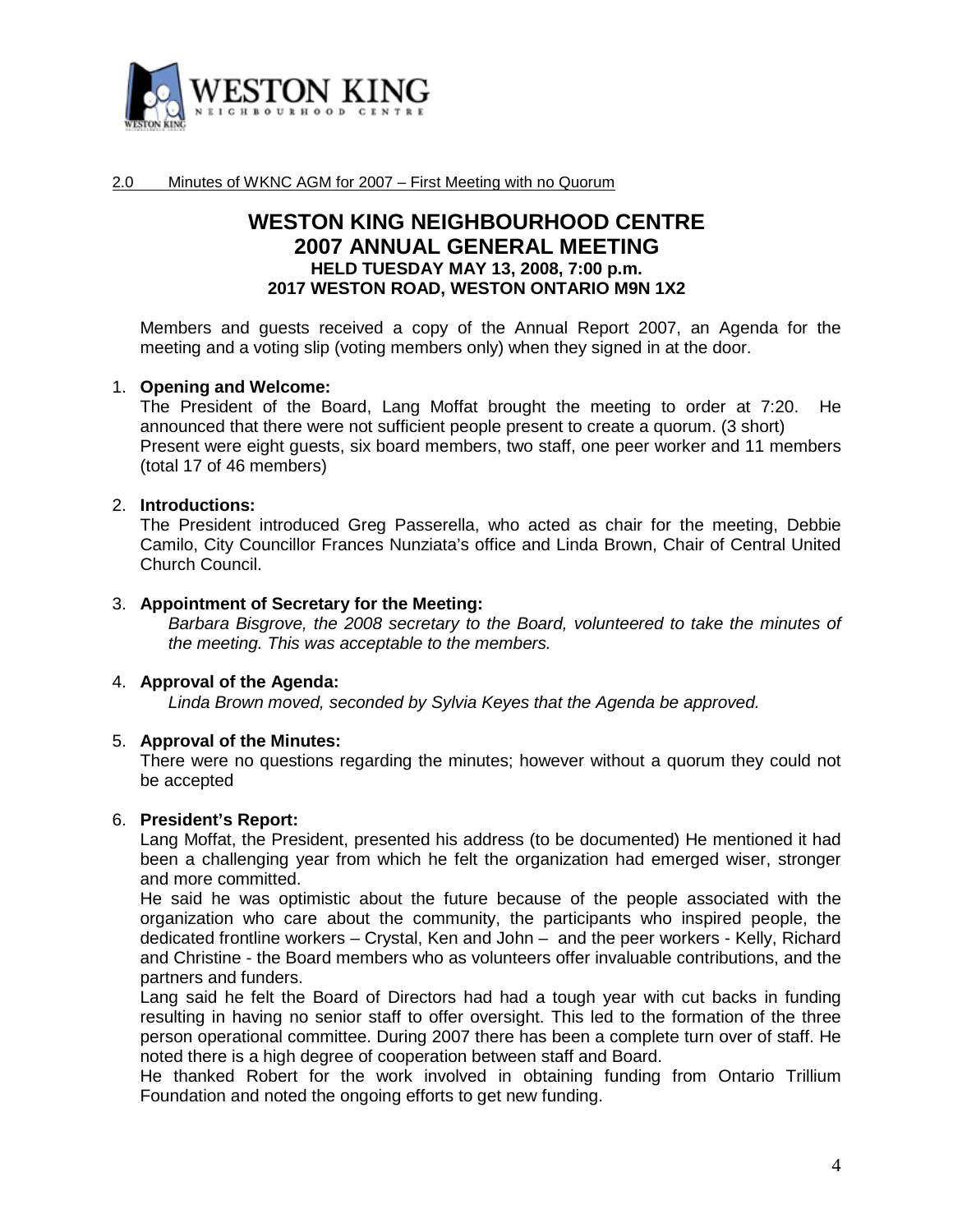

The first fund raiser has been held with a Blues Night – bringing good artists to the community.

Lang thanked everyone for the opportunity he has had to be President for five years. He is now retiring from that position on the Board

# 7. **Review of Financial Statements:**

Rafael Dominguez, the Treasurer, retired in April, so Robert Nobel presented the Financial Statement, pointing out the health in having a variety of contributors, although the City of Toronto accounts for 50 percent of the funds.

He stressed the value of the free accommodation WKNC and its partners receive from Central United Church. He noted that where the figures appeared to indicate a shortfall it was purely the late cashing of cheques issued in 2006, but cashed in 2007.

## 8. **Appointment of the Auditor:**

The appointment could not occur with out a quorum

#### 9. **Vision, Mission and Values:**

At the last AGM the membership had asked that further revisions and consultation occur, and this has happened which was appropriate with new staff, and it will continue to occur at regular intervals. No approval was needed. Robert also urged that members visit the WKNC website regularly for information.

Questions were asked about the use of the word "queer" and the statement regarding being disadvantaged by race, religion or history. Robert said he suspected the move was towards removing lists, but the board would take the comments under advisement.

## 10. **Approval of Acts of the Board of Directors**

It was explained that this was a formality and legal requirement that unburdened directors from liability. There could not be a vote.

## **11. Election of the Board:**

While this election could not occur Lang brought the news that, after many years of lobbying, he was pleased to announce that from now on the Board could act to accept people in good standing, who are not United Church members for the purposes of the requirement for the Board to have 50 percent plus one Board members approved by the church. This offers more flexibility and wider representation on the Board. The approval process is to be documented (e.g. person is known to the Board long enough to show they understand the position of liability, standards and point of view of the church.) Without the vote, the current Board will continue until replaced.

#### **12. Move to Adjourn**

The meeting was adjourned at 9:00, having completed the business of the gathering that was possible without a quorum. The membership will be informed about the next steps.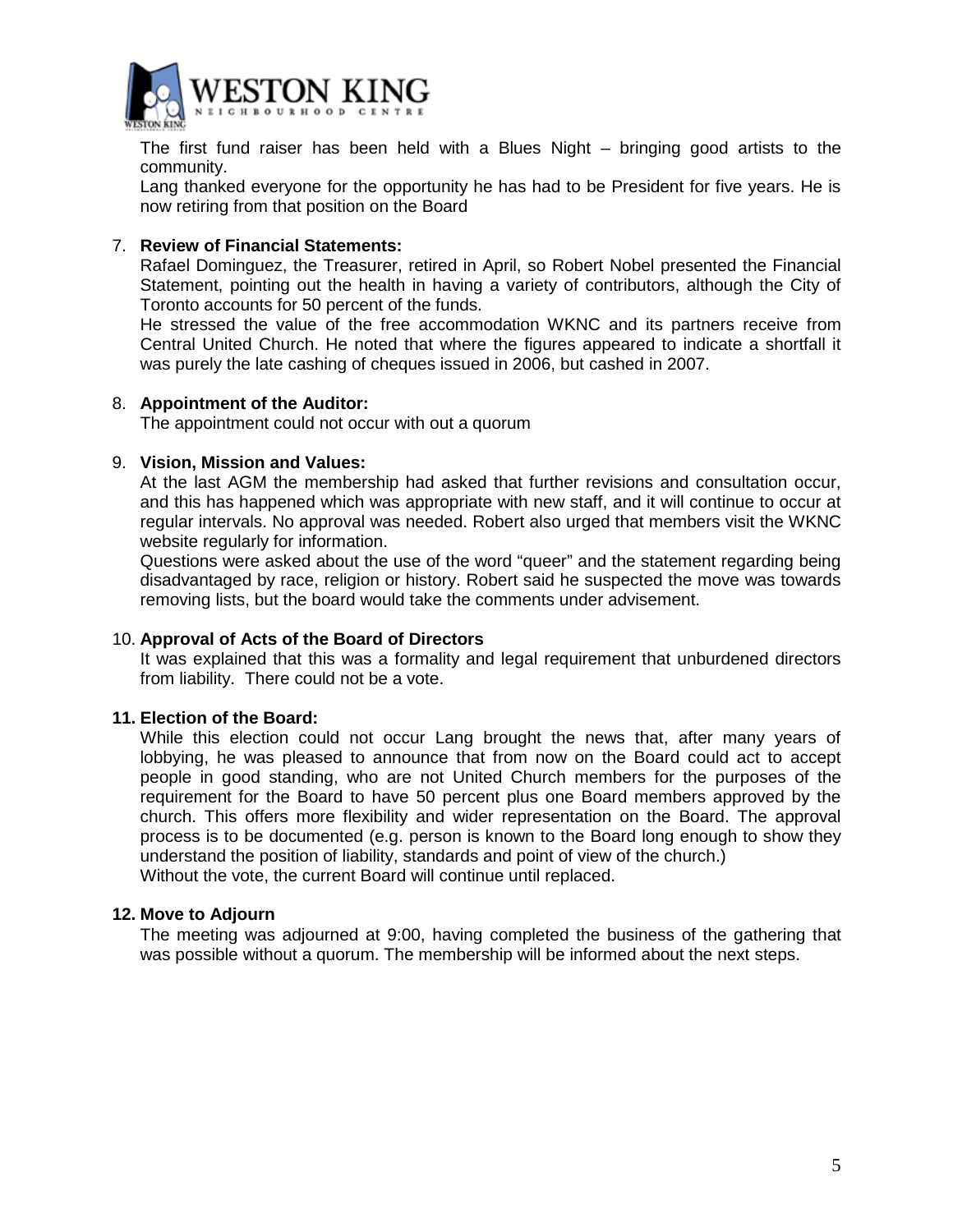

<span id="page-5-0"></span>3.0 Minutes of WKNC AGM for 2007 – Second Meeting with Quorum

# **WESTON KING NEIGHBOURHOOD CENTRE 2007 SPECIAL ANNUAL GENERAL MEETING (2) HELD TUESDAY JUNE 10, 2008, 7:00 p.m. 2017 WESTON ROAD, WESTON ONTARIO M9N 1X2**

Members and guests received a copy of the Annual Report 2007, a copy of the President's speech as presented on May 13, 2008, an agenda for the meeting and a voting slip (voting members only) when they signed in at the door.

## 1. **Opening and Welcome:**

Robert Nobel called the meeting to order. He explained that at the previous meeting on May 13, 2008 there were insufficient members present to conduct the business of the coproration. However this time there were 29 members present of the potential 46 (63%). This meant that the meeting was properly constituted. In addition two staff and three guests were present.

# 2. **Appointment of Secretary for the Meeting:**

*Barbara Bisgrove, the 2008 secretary to the Board, volunteered to take the minutes of the meeting. This was acceptable to the members.*

## 3. **Approval of the Agenda:**

*Donna Latimer moved, seconded by Becky Winder that the Agenda be approved. All members voted in favour, none were opposed.*

## 4. **Approval of the Minutes:**

There were no questions regarding the minutes of the 2007 Annual Meeting.

*Chris Brownhill moved, seconded by Robert Schell that the minutes be accepted as circulated. All members voted in favour, none were opposed.*

## 5. **Review of Financial Statements:**

Robert Nobel started his explanation of the finances by announcing that another gift of \$2000 had been received from the Toronto Humber Rotary Club. He pointed out the tremendous value to the organization for receiving rent free accommodation from Central United Church to the value of \$45,000. He also encouraged members to note that the administrative costs were six percent, showing good management of the funds. Page 5 of the auditor's report appears to show a short fall; however, what actually occurs is that at year end there are cheques not cashed and over payments for staff EI and CPP were returned from the government, etc.

*Robert Nobel moved, seconded by Robert Schell that the membership approves the audited financial statement as presented in the report. All members voted in favour, none were opposed.*

## 6. **Appointment of the Auditor:**

*Lawrence Pushee moved seconded by Cathy Leask that the membership nominates William Emond C.A. as the auditor for Weston King Neighbourhood Centre. All members voted in favour, none were opposed.*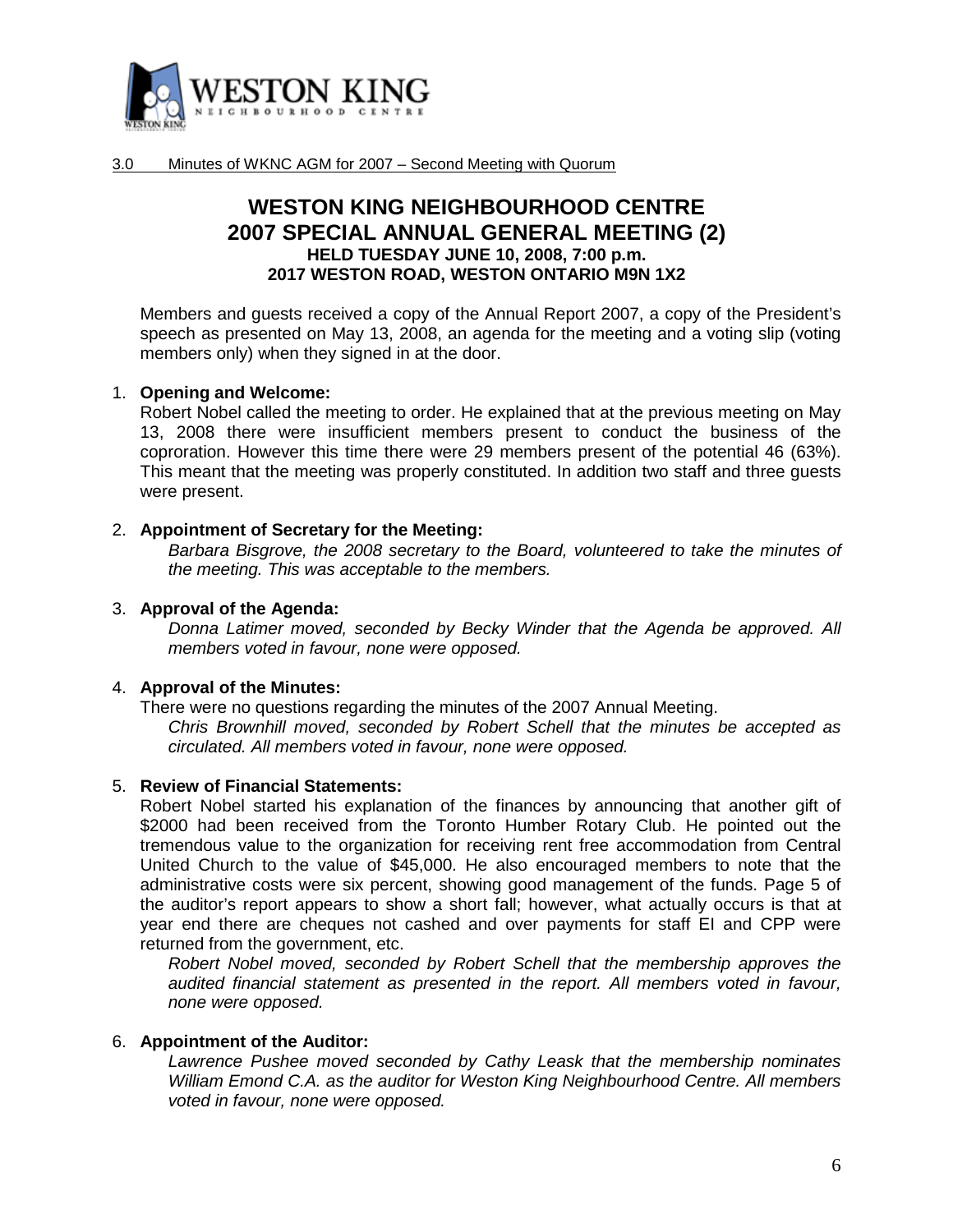

# 7. **Approval of Acts of the Board of Directors:**

It was explained that this approval was a formality and legal requirement that unburdened directors from liability.

*Terry Long moved, seconded by Robert Schell, that all acts, payments and proceedings of the Directors and Officers of the Corporation since its last Annual General Meeting, as set out in the minutes of the meetings of the Directors or in the Reports and Financial Statements submitted to this meeting, be approved and confirmed. All members voted in favour, none were opposed.*

Chris Brownhill made a motion of thanks to the current Board of Directors for all the work they have undertaken in the past year. This was greeted by applause.

# **8. President's Report:**

A copy of the report given verbally on May 13, 2008 had been circulated to the members. Lang Moffat asked if there were any questions regarding the report. There were none.

*Linda Brown moved, seconded by Ann Maclean that the membership accepts the President's report as written. All members voted in favour, none were opposed.*

# **9. Election of the Board:**

Nominations were called and those agreeing to stand for election were listed on a board.

Ann Maclean Barbara Bisgrove Lang Moffat Louise Hope Peter McKenzie Robert Nobel Sylvia Hampton Timothy Barlow

(The affiliations of this group meet the requirements of the United Church of Canada.)

*Lawrence Pushee moved, seconded by Donna Latimer, that nominations for director be closed. All members voted in favour, none were opposed.*

Questions were called for. It was noted that under the by-laws the Board can consist of no more than 15 directors, 11 being the ideal number.

*Chris Brownhill moved seconded by Linda Brown that the membership elects the entire slate as presented. All members voted in favour, none were opposed.*

## **10. Move to Adjourn**

Linda Brown moved that the Special Annual General Meeting of the Weston King *Neighbourhood Centre be adjourned.*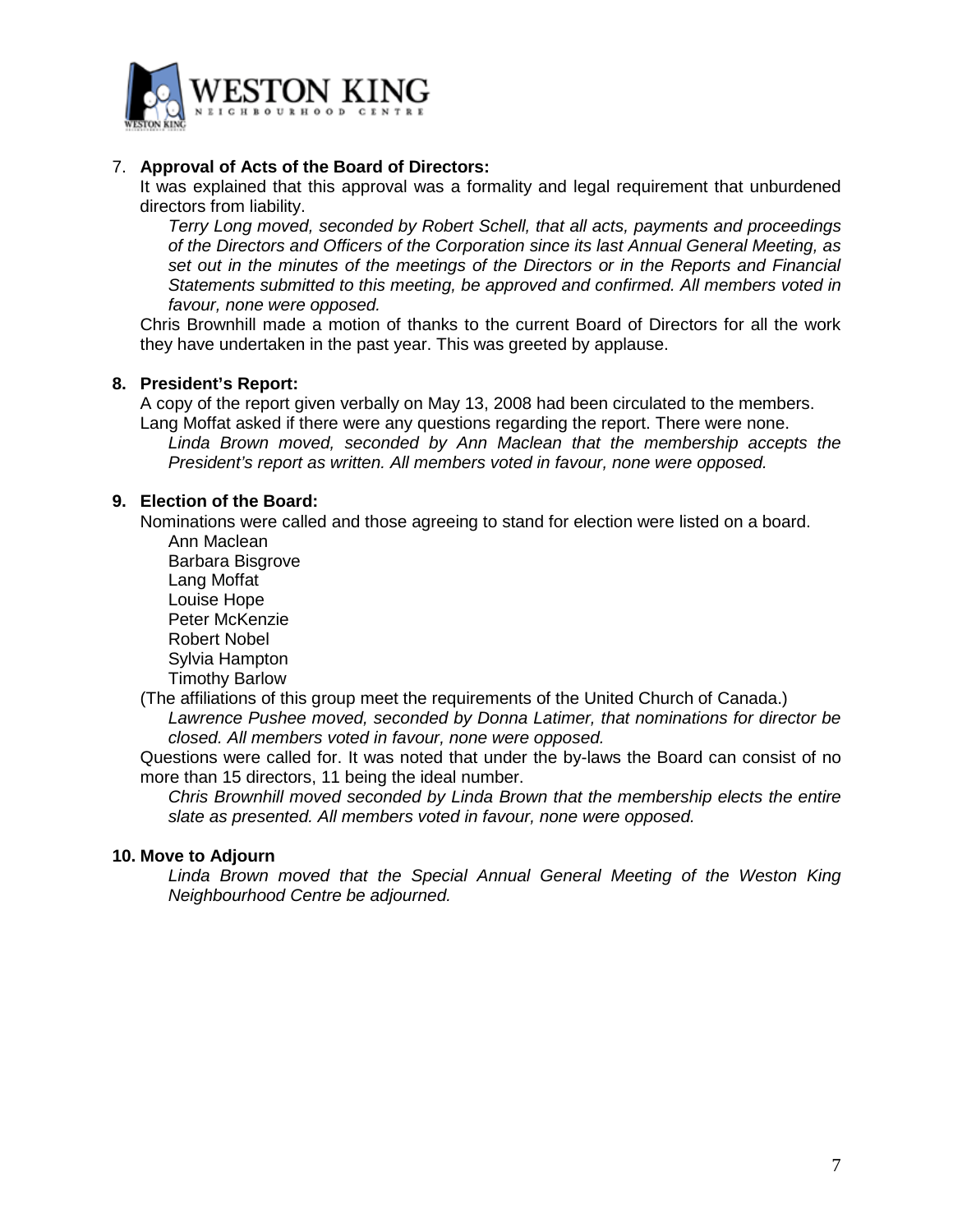

#### <span id="page-7-0"></span>4.0 President's Message for 2008 AGM

It is hard to remember the challenges that were surmounted in the past year, surrounded as we are by the challenges of today. One purpose of the Annual meeting is to reflect on the success and growth that we have had in our recent past.

The 2008-year has seen many small but significant changes in personnel and policy for WKNC. These changes have been consistent with the Strategic Plan of a few years ago, which recommended that we focus on doing what we do well, but doing it better.

As part of our moving forward, we did our first ever fundraiser! A Blues Concert organized by one of our board members. While we did not raise a large amount of cash, we had a good time and raised the organization's profile in the community. We are hoping to have another one soon.

Our staff changes occurred in the AIDS envelope. Our Harm Reduction worker, Crystal, had an incident with the police in April which threw her off balance enough that she felt it was time to leave us. As a board, we spent the summer re-evaluating the whole Harm Reduction program and WKNC's place in it. We decided to continue the program, but with better controls and tighter philosophical direction. We then went through a hiring process and hired Vicki in the fall, who brought some new life and perspective to the program.

One of the outcomes of the re-evaluation of the Harm Reduction program was the decision to treat it as not something separate from the Drop-In, but as an integral part of the operation. To paraphrase Ken, by feeding people and keeping them healthier, the Drop-In is inherently in the business of Harm Reduction. So we are re-casting the role as "Drop-In Worker in charge of Harm Reduction". As we go forward, the Board, Staff and Membership will continue to learn from what works and what doesn't and refine our programs to best serve our member's needs.

As one of the primary deliverables of the Drop In is healthful Food, WKNC had been experimenting with a Food / Volunteer Coordinator role since September 2007. We received funding from the Ontario Trillium Foundation for this role during 2008 and were able to hire John based on his success as a relief worker in the Drop-In.

Last but not least, is our anchor and strength, Ken our primary Drop-in worker. With his wisdom and calm, friendly demeanor, he has greatly enhanced the quality of our program delivery. We thank all of our staff, past and present for bringing us to this juncture.

There have been changes in the Board of Directors. The biggest one is the retirement of Lang as President. Lang has been part of this organization from the outset and it has been his belief in the need for these programs and his tenacity that have helped make it real. His philosophical guidance and experience has not been lost as he has continued on as Board member. Many thanks to Lang for his contribution to the life of this organization.

A new executive formed after the last AGM with Ann as Vice-President to add to her role as Tuesday night food manager and volunteer cook organizer. Louise took over from Rafael as Treasurer and Barbara continued her superlative work as Board Secretary Extraordinaire. Peter took on the role of Privacy officer and Sylvia continued in her role as Equity.

The Board's Operations Committee structure has solidified to the point that it has become a second board meeting. This monthly meeting, specific to operations and attended by staff, has become part of the management culture. The allocation of Board members for each day the Drop-In is open has proven to be an excellent structure for a small organization like ours. We can have Board oversight and some level of daily supervision. The Board becomes closer to the membership, forms relationships and can see the realities of the job. It has been a powerful contribution by Board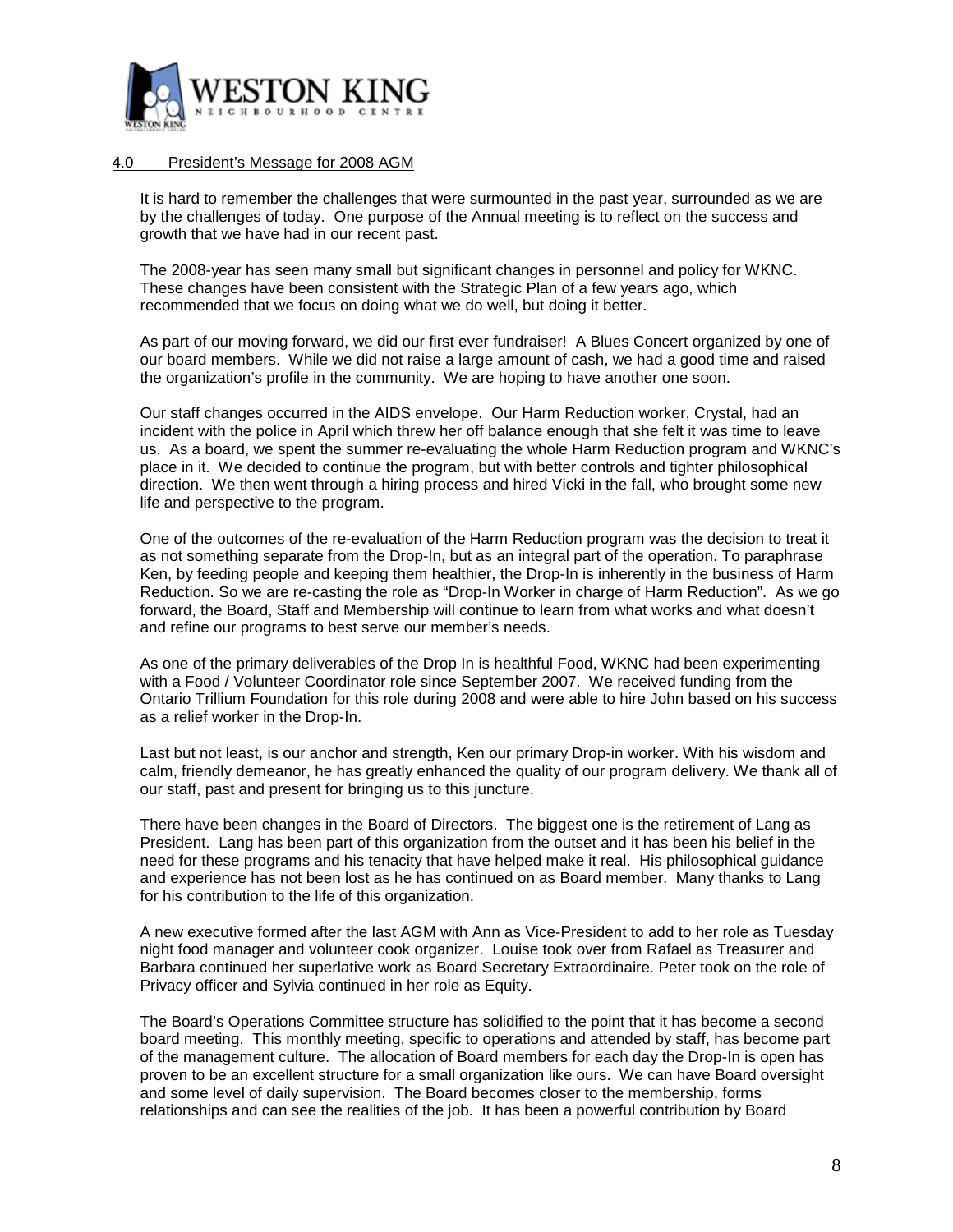

members who allocate their time to work alongside the staff to ensure that the Drop-In members enjoy a sense of community.

The Mentor program with staff has also become solidified. Linking each staff member with a specific Board member has spread out the supervisory duties and given staff some of the counseling, wisdom and support they need to perform. Thanks to Tim, who has done heroic duty in this area, as well as all the other members of this group, Sylvia, Lang, and Barb.

Last year, looking to the future, we were encouraged by the Toronto Drop In Network (TDIN) unpublished report to ask for a second drop in worker when we applied for 2009 funding in July. The City made a big vote of confidence in us and gave us more than what we asked for. We appreciate their confidence in us in doubling their allocation. Included with this funding was the extension of the hours to include Wednesdays, Saturdays and Statutory Holidays.

We also applied for a capital grant to rebuild the volunteer room into a modern sizeable kitchen and workspace for volunteers. Again, the City has given us a major vote of confidence by granting that request to the tune of \$105,000. You can see our new kitchen, which is almost finished, when you visit.

In our current future, we expect to use this kitchen to expand the scope of the food and volunteer programs we offer. The new second drop in worker, Myriam, is applying incredible creativity to programs for our members. Our new Harm Reduction drop in coordinator Kim, and her worker Sarah have injected a new energy and confidence into that aspect of the program.

We have expanded our physical space. As part of the construction project, our landlord, Central United Church, graciously allowed us to use the larger space on a continuous basis while they moved other users to different rooms; so we have almost doubled our daily square footage. The minimal cost to the Center of the usable space allows the organization to remain viable and makes a tremendous contribution to the community as a whole.

Now that we have achieved a critical mass of space and people, we plan to start applying to other funders for core funding. Expanding the scope of the Housing services and slowly extending the scope of other programs, especially in the areas of mental health, will address two critical areas of service need. The future looks bright for us as an organization and it is due to the contributions of many people: Staff, Board, Volunteers, and the membership.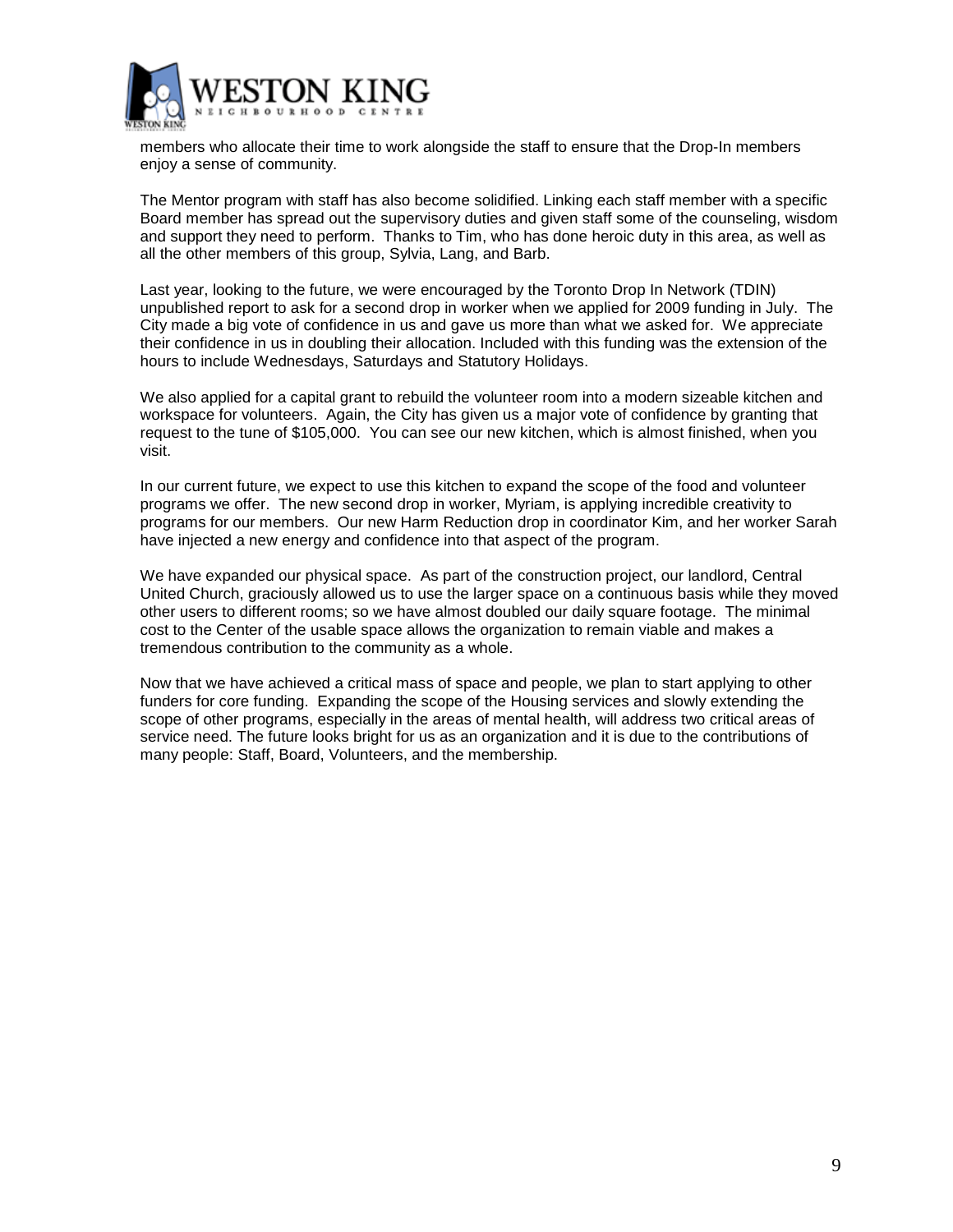

#### <span id="page-9-0"></span>5.0 Report from the WKNC Board

#### **Staffing and Programs**:

All the staff are responsible for written reports to the funders and board of directors, for maintaining the statistics related to their programs, attending trainings, building partnerships with other agencies and attending local and city meetings to both raise the profile of the work WKNC is achieving and to share information with their colleagues in this very stressful, hard-working sector of society.

 $\circ$  Drop-in Program: Run by Ken Theobald, the program has settled into a well-run routine of services – food, healthcare (nurse, showers, laundry) counseling, housing and shelter referral, clothing (new and used), toiletries, use of telephone, computer, fax and newspapers, lists of available housing, etc. transportation assistance and the provision of a friendly, safe location for people to socialize. During the year approximately 850 referrals are made for housing, detoxification and addiction treatment, mental health services, medical services, income support, employment support, legal services, settlement services and other food programs. Incarcerated program participants telephone the drop-in to contact their friends, while staff visits the prisons.

Ken hires relief workers on a daily basis when he needs assistance. In December the City requested that the drop-in open for six days a week, including Statutory Holidays, so the over 165 visits a week will increase. 2009 will see a second much-needed drop-in worker hired to support this program. This year, Laura Albanese M.P.P. was on hand as the newly installed air conditioning was ceremoniously turned on. This was funded by the Ontario Trillium Foundation in response to an application from WKNC; so the homeless and under-housed can come in to keep cool during heat alerts. During cold alerts we offer warmth and TTC tokens to get to shelters.

Harm Reduction Program: Run by Crystal Smith for the first half of the year and by Vicky Kidd for the second half, the program centres on maintaining the health of the sex workers and substance users in the community – in-house training, counseling and monitoring, and conducting outreach in the streets, bars and buildings frequented by people also in need of the condoms, needle exchange and safe use crack use kits that are provided at the drop-in. Outreach also encourages people to visit the drop-in for the broader range of services.

Peer workers, applying for the job from the participant population, are hired on an hourly basis to assist the staff person to make contacts during outreach, to make the kits, and to counsel people in the drop-in. This also means that the staff has a close relationship with these individuals and can assist them in making life changes when they are ready.

o Food/Volunteer Program: Run by John Marshall, the program ensures nutritious food (over 12,000 meals consumed on the premises a year) is available when the drop-in is open, which in turn assists in maintaining good health. To provide the food, John trains volunteers in food handling, preparation and service under the Toronto Public Health rules. Volunteers also maintain the clothing room, help unload the food delivery trucks, maintain the space, teach skills and lend a hand in activities such as cleaning out rooms, moving furniture, etc. Volunteering helps people learn to work as a team and boosts self-esteem. They tend to bond with each other and continue to support each other outside the drop-in.

John and his volunteers watch impatiently as the contractors create \$100,000 renovation to the lower kitchen to expand its usable space, update its equipment, improve the safety and allow for more people to contribute to the work and benefit from the volunteer experience.

o Student Placement: The staff supervises student placements from various related programs in the universities and community colleges in the city. These students bring an enthusiasm, new ideas for consideration, and gain hands-on experience within the milieu of the community. It benefits everyone.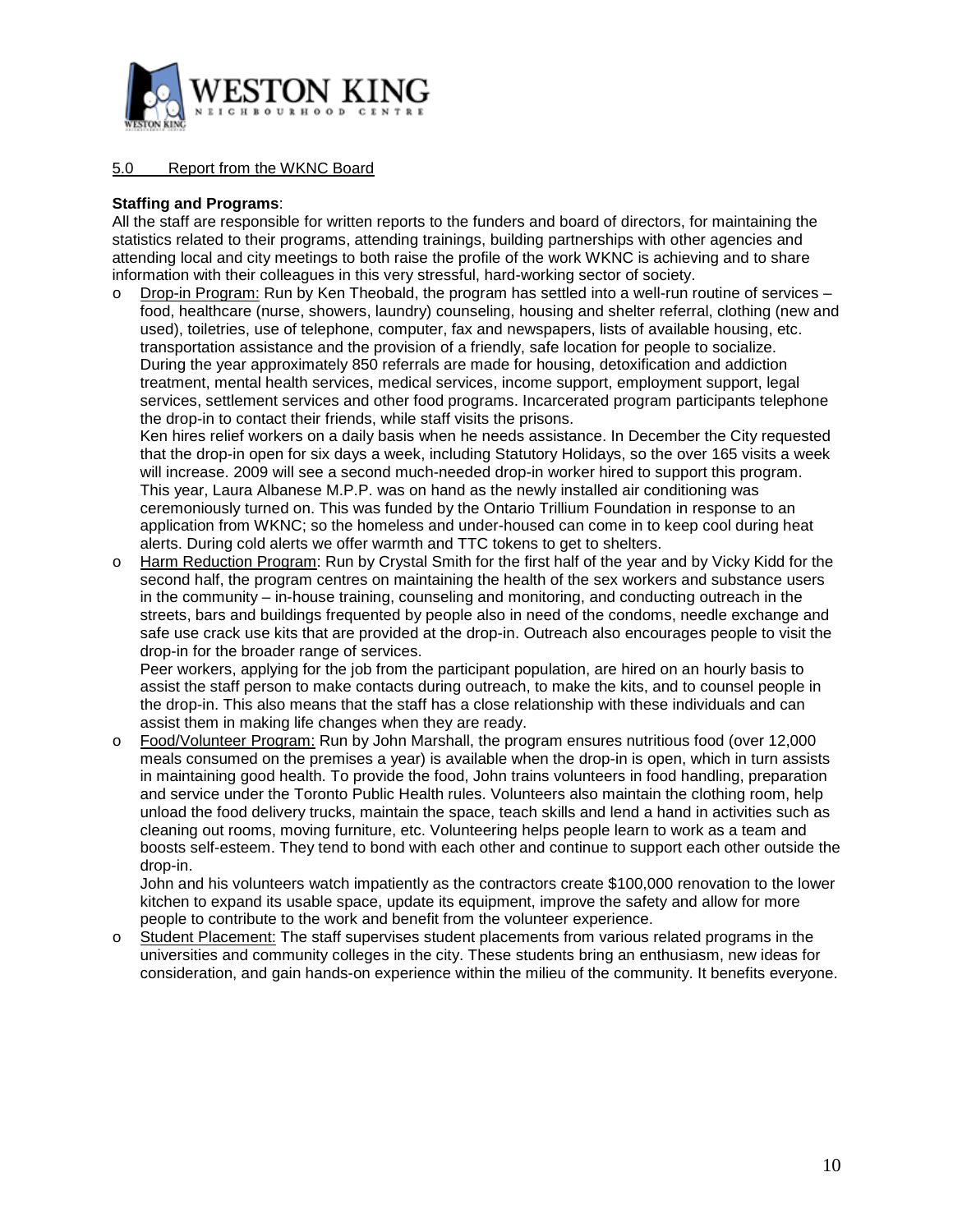

#### **Board of Directors**:

- o Directors are elected annually by the membership at the Annual General Meeting. They then allocate positions between themselves. New directors can be accepted during the year, and then they stand for election in late spring. The Board operates under a mandate, vision and set of by-laws. It is also answerable the various funders – City of Toronto, Ontario Trillium Foundation, Toronto West Presbytery Corporation – for its overall conduct in running Weston King Neighbourhood Centre according to their requirements.
- o Each director has several ongoing responsibilities: running and representing the overall organization, supervising the staffing, hiring and firing, chairing meetings; managing the finances (e.g. budget of \$150,000, payroll, income tax receipts, audit, etc.); maintaining the minutes, correspondence, meeting planning, etc.; building and maintaining membership, developing policies and procedures and carrying them out (e.g. police checks, risk assessments); conducting the human resource activities (e.g. staff evaluation and training plans) liaison with the United Church of Canada, the City of Toronto and partner agencies, and so on. Some directors also assist the staff with funding applications, and attend meetings with the staff.
- o Without the funding to hire a program manager, several board members act as daily volunteer supervisors of the three staff and the program, taking responsibility for decision-making and safety. They conduct daily debriefing with staff and report on-line to the Board to maintain a consistency in the supervision and a sharing of the day-to-day decisions and experiences. This reporting also alerts the next day's Board member on-site to the flash points to be monitored and the people who need additional support. These Board members are also members of the Operation Committee, which meets monthly with the staff to review operational issues and needs.
- o All Board members attend a monthly meeting to conduct the business of the Board and monitor and approve the financial transactions. Every year, efforts are made for Board members to meet key people from the sector to learn from other agencies and experts in the field, to bring new information and learning to the decision-making individuals attend trainings and conduct information searches. All Board members are responsible for fund raising and advocacy and as such represent WKNC's position in public. A very enjoyable Blues Night was organized in April to bring the community together and raise awareness of WKNC.

2008 Board Members:<br>Robert Nobel, President Ann Maclean, Vice-President Louise Hope, Treasurer Lawrence Pushee<br>
Barbara Bisgrove, Secretary 
and Lawrence Pushee<br>
Tim Barlow Barbara Bisgrove, Secretary Michael Kooiman **Peter MacKenzie, Privacy** Peter MacKenzie, Privacy

2008 Departing Board Members Liana Di Marco Rafael Dominguez, Treasurer

Sylvia Hampton, Equity and Membership<br>Lang Moffat, Past President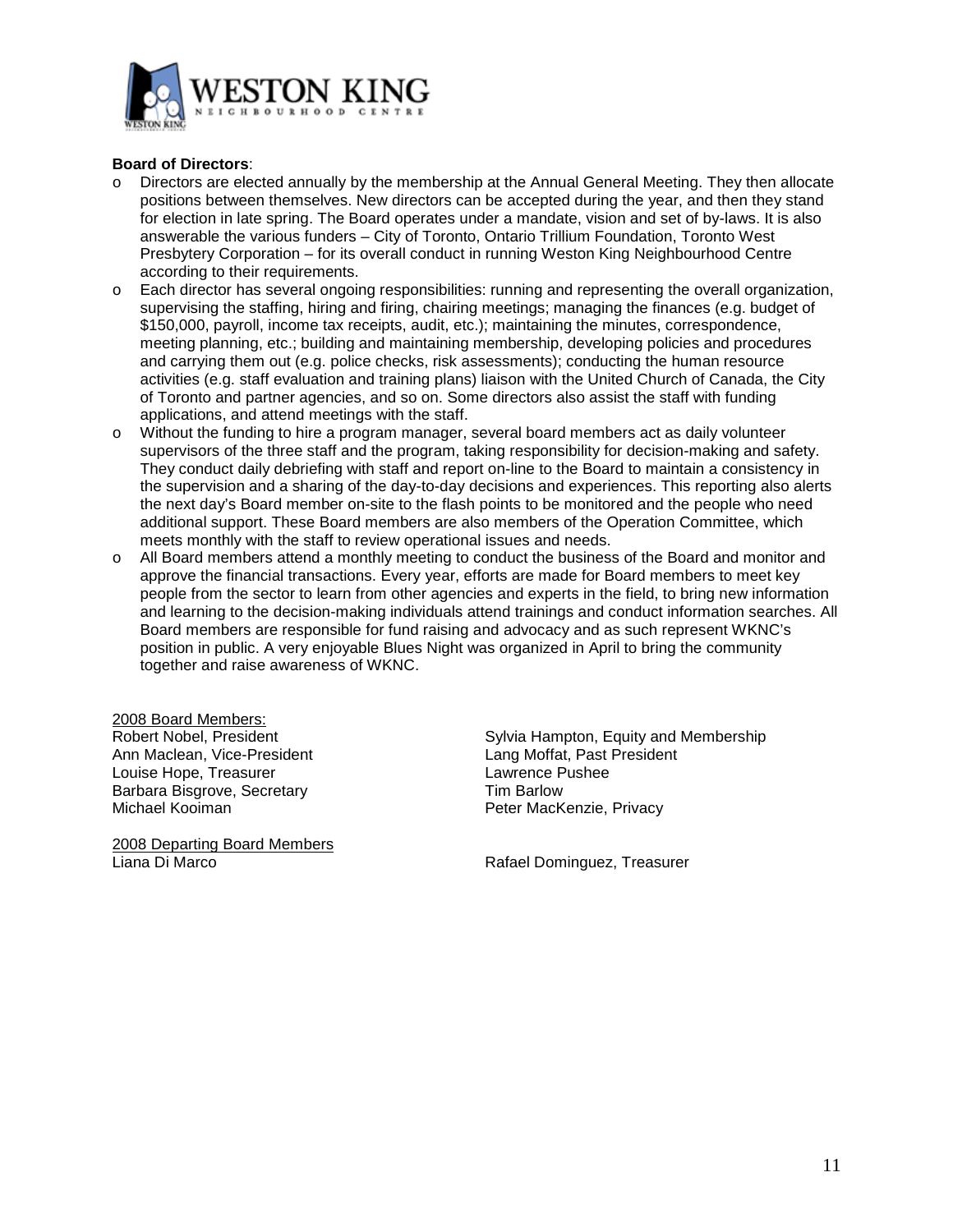

WKNC Current Partners:

- a) Albion Neighbourhood Services: ANS comes to the Centre to provide outreach services, housing support and follow-up support to people in the area.
- b) Central United Church: provides rent-free space, janitorial services and renovations to the space. Congregational donations pay for the Tuesday evening community supper delivered in partnership with several local faith communities.
- c) Daily Bread Food Bank: DBFB provides a weekly fresh food delivery as part of the Nutritious Food to Drop-ins project.
- d) Harm Reduction in York and North York Coalition: Working with other agencies to identify areas of common concern the WKNC harm reduction staff with peer workers tour the streets, bars and crack houses delivering harm reduction supplies and weather related items such as mitts and hats in the winter.
- e) Partners for Access and Identification: PAID provided monthly replacement identification clinics for people who are homeless or under-housed. This service is used by many people from the community. However, in October WKNC was dropped form the schedule due to cutbacks so people are now directed elsewhere.
- f) Pathways to Healthy Families: An outreach worker provides Women's Day programming on such issues as safer drug use and safer sex practices, the Children's Aid Society and parenting. Staff also provides support for WKNC's harm reduction program through Advisory Committee participation.
- g) Safer Crack Use Coalition (SCUC): WKNC participates in this coalition of community members, service providers and people who use drugs that coordinates the development and distribution of safer crack kits as well as identifies gaps in the service delivery system for people using crack cocaine.
- h) Second Harvest: WKNC's food programs are supported by donations of food from Second Harvest. A truck comes weekly delivering surplus items from supermarkets, hotels and other donors to be used in preparing the meals served in WKNC.
- i) St. Elizabeth Healthcare: Arranged through the Toronto Central Community Care Access Centre (CCAC), St. Elizabeth sends a nurse practitioner to WKNC once a week. The foot care and blood pressure measurement are service much in demand with the drop-in participants/
- j) Syme-Woolner Neighbourhood and Family Centre: Syme-Woolner has provided a housing worker once a week for housing help including eviction prevention, finding subsidized housing, getting people into or out of shelters, advocacy with landlords, and housing searches.
- k) Toronto Drop-in Network: WKNC participates in this network of agencies providing drop-in services to identify areas of common concern and provide training support and opportunities for network development in the drop-in sector.
- l) Toronto Public Health West Office: TPH provides community developers to provide guidance and support to WKNC Board of Directors and staff.
- m) Toronto Public Health The Works: provides a sexual health worker and workshops in the drop in.
- n) West Park Healthcare Centre: Long-term residents have formed a Sandwich Samaritan group, which weekly makes and delivers 10 loaves of individually wrapped sandwiches for distribution during outreach work.
- o) Windfall Clothing Service: WKNC applied for membership in 2007 and was accepted starting May 2008. This service offers new clothing to clients.
- p) York Community Services: YCS acts as trustee of funds allocated to Weston King Neighbourhood Centre by the City of Toronto. WKNC and YCS have also partnered on a number of funding proposals in an effort to support coordination of services in York.